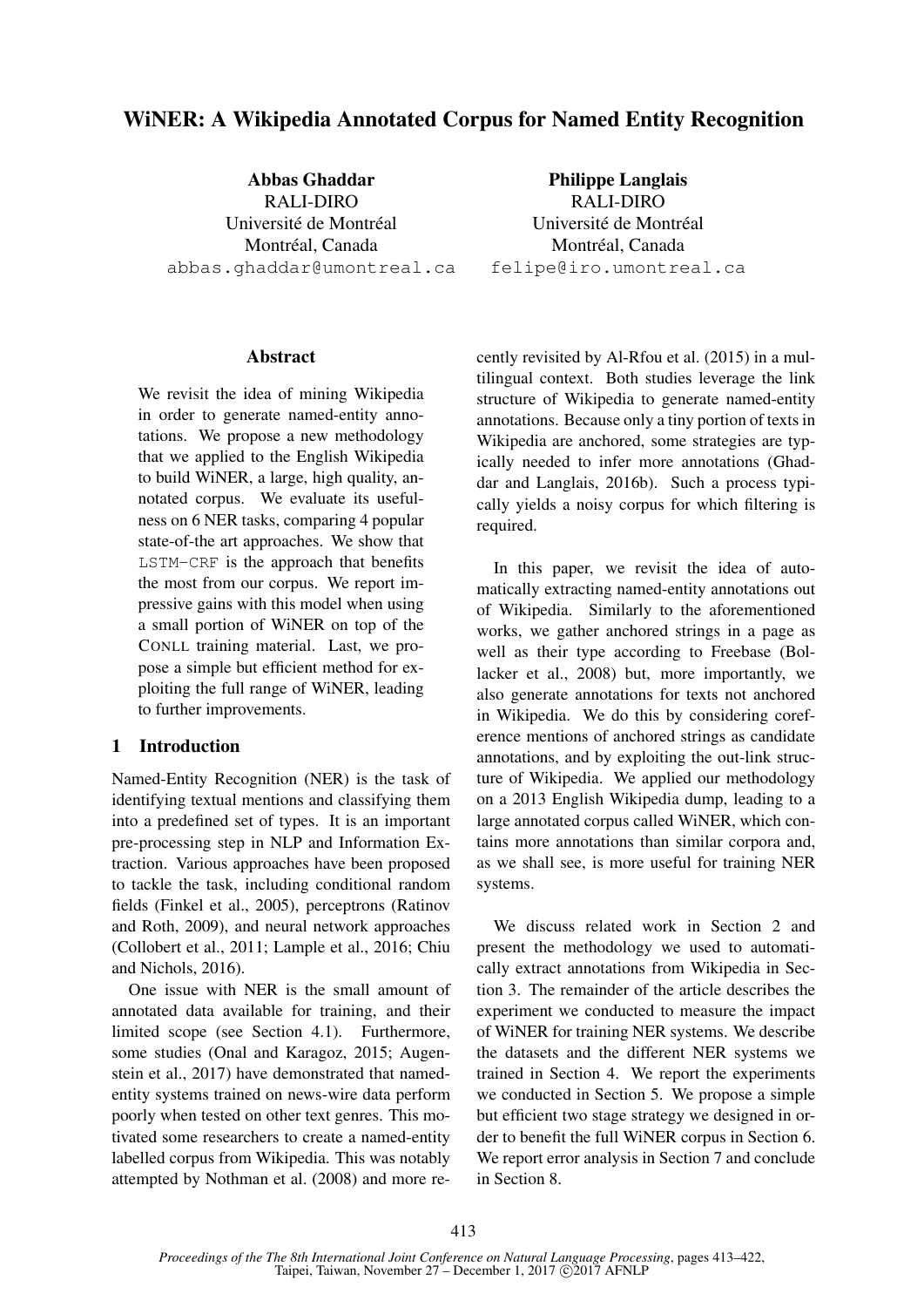# 2 Related Work

Turning Wikipedia into a corpus of named entities annotated with types is a task that received some attention in a monolingual setting (Toral and Munoz, 2006; Nothman et al., 2008), as well as in a multilingual one (Richman and Schone, 2004; Al-Rfou et al., 2015).

In (Nothman et al., 2008) the authors describe an approach that exploits links between articles in Wikipedia in order to detect entity mentions. They describe a pipeline able to detect their types (ORG, PER, LOC, MISC), making use of handcrafted rules specific to Wikipedia, and a bootstrapping approach for identifying a subset of Wikipedia articles where the type of the entity can be predicted with confidence. Since anchored strings in Wikipedia lack coverage (in part because Wikipedia rules recommend that only the first mention of a given concept be anchored in a page), the authors also describe heuristics based on redirects to identify more named-entity mentions. They tested several variants of their corpus on three NER benchmarks and showed that systems trained on Wikipedia data may perform better than domain-specific systems in an out-domain setting.

Al-Rfou et al. (2015), follow a similar path albeit in a multilingual setting. They use Freebase to identify categories (PER, LOC, ORG), and trained a neural network on the annotations extracted. In order to deal with non-anchored mentions in Wikipedia, they propose a first-order coreference resolution algorithm where they link mentions in a text using exact string matching (thus *Obama* will be linked to the concept *Barack Obama* and labelled PER). They still had to perform some sentence selection, based on an oversampling strategy, in order to construct a subset of the original training data.

Our work revisits the idea developed in these two studies. Our main contribution consists in dealing specifically with non anchored strings in Wikipedia pages. We do this by analyzing the outlink structure in Wikipedia, coupled to the information of all the surface forms that have been used in a Wikipedia article to mention the main concept being described by this article. This process, detailed in the next section, leads to a much larger set of annotations, whose quality obviates the need for ad-hoc filtering or oversampling strategies.

# 3 WiNER

We applied the pipeline described hereafter to a dump of English Wikipedia from 2013, and obtained WiNER, a resource built out of 3.2M Wikipedia articles, comprising more than 1.3G tokens accounting for 54M sentences, 41M of which contain at least one named-entity annotation. We generated a total of 106M annotations (an average of 2 entities per sentence).

# 3.1 Annotation Pipeline

The pipeline used to extract named-entity annotations from Wikipedia is illustrated in Figure 1, for an excerpt of the Wikipedia article Chilly Gonzales, hereafter named the target article. Similarly to (Nothman et al., 2008; Al-Rfou et al., 2015), the anchored strings of out-links in the target article are elected mentions of named entities. For instance, we identify *Warner Bros. Records* and *Paris* as mentions in our target article. In general, a Wikipedia article has an equivalent page in Freebase. We remove mentions that do not have such a page. This way, we filter out anchored strings that are not named entities (such as *List of Presidents of the United States*). We associate a category with each mention by a simple strategy, similar to (Al-Rfou et al., 2015), which consists in mapping Freebase attributes to entity types. For instance, we map organization/organization, location/location and people/person attributes to ORG, LOC and PER, respectively. If an entry does not belong to any of the previous classes, we tag it as MISC.

Because the number of anchored strings in Wikipedia is rather small — less than 3% of the text tokens according to (Al-Rfou et al., 2015) we propose to leverage: (1) the out-link structure of Wikipedia, (2) the information of all the surface strings used to describe the main concept of a Wikipedia article. For the latter, we rely on the resource<sup>1</sup> described in (Ghaddar and Langlais, 2016a) that lists, for all the articles in Wikipedia (those that have a Freebase counterpart), all the text mentions that are coreferring to the main concept of an article. For instance, for the article Chilly Gonzales, the resource lists proper names (e.g. Gonzales, Beck), nominal (e.g. the per-

<sup>1</sup>http://rali.iro.umontreal.ca/rali/en/ wikipedia-main-concept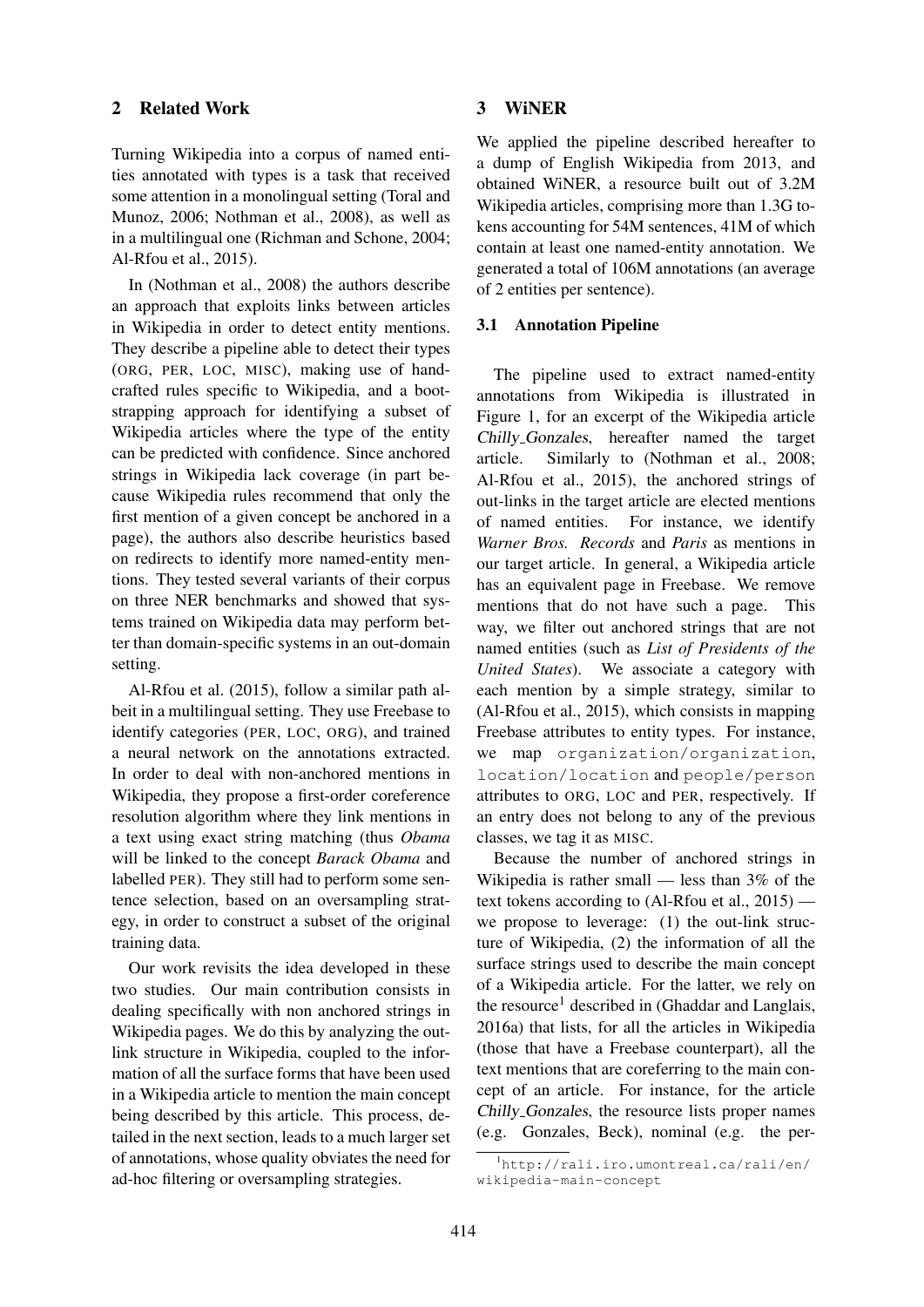[Chilly Gonzales] $_{PER}$  (born [Jason Charles Beck] $_{PER}$ ; 20 March 1972) is a  $[Canadian]_{MISC}$  musician who resided in  $[Paris]_{LOC}$ ,  $[France]_{LOC}$ for several years, and now lives in  $[Cologne]_{LOC}$ ,  $[Germany]_{LOC}$ . Though best known for his first MC [...], he is a pianist, producer, and songwriter. He was signed to a three-album deal with Warner Music Canada in 1995, a subsidiary of [Warner Bros. Records] $_{ORG}$ ... While the album's production values were limited [Warner]  $Bros.$   $]_{ORG}$  simply ...

Paris Loc ,→ Europe, France, Napoleon, . . . Cologne LOC  $\hookrightarrow$  Germany, Alsace, ... Warner Bros. Records ORG ,→ Warner, Warner Bros., . . . France LOC  $\hookrightarrow$  French Republic, Kingdom... OLT **CT** 

Figure 1: Illustration of the process with which we gather annotations into WiNER for the target page https://en.wikipedia.org/wiki/Chilly\_Gonzales. Bracketed segments are the annotations, underlined text are anchored strings in the corresponding Wikipedia page. OLT represents the out-link table (which is compiled from the Wikipedia out-link graph structure), and CT represents the coreference table we gathered from the resource.

former) and pronominal (e.g. he) mentions that refer to Chilly Gonzales. From this resource, we consider proper name mentions, along with their Freebase type.

Our strategy for collecting extra annotations is a 3-step process, where:

- 1. We consider direct out-links of the target article. We search in its text the titles of the articles we reach that way. We also search for their coreferences as listed in the aforementioned resource. For instance, we search (exact match) *Warner Bros. Records* and its coreferences (e.g. *Warner*, *Warner Bros.*) in the target article. Each match is labelled with the type associated (in Freebase) with the out-linked article (in our example, ORG).
- 2. We follow out-links of out-links, and search in the target article (by an exact string match) the titles of the articles reached. For instance, we search for the strings *Europe, France, Napoleon*, as well as other article titles from the out-link list of the article Paris. The matched strings are elected named entities and are labeled with their Freebase type.
- 3. For the titles matched at step 2, we also match their coreferent mentions. For instance, because we matched *France*, we also search its coreferences as listed in the coreference table (CT).

During this process, some collisions may occur. We solve the issue of overlapping annotations by applying the steps exactly in the order presented above. Our steps have been ordered in such a

way that the earlier the step, the more confidence we have in the strings matched at that step. It may also happen that two out-link articles contain the same mention (for instance Washington State and George Washington both contain the mention *Washington*), in which case we annotate this ambiguous mention with the type of the closest<sup>2</sup> unambiguous mention.

Step 1 of our pipeline raises the coverage<sup>3</sup> from less than 3% to 9.5%, while step 2 and 3 increase it to 11.3% and 15% respectively. This is actually very close to the coverage of the manually annotated CONLL-2003 dataset, which is 17%. Considering that we do not apply any specific filtering, as is done for instance in (Nothman et al., 2008), our corpus contains many more annotations than existing Wikipedia-based named-entity annotated corpora.

# 3.2 Manual Evaluation

We assessed the annotation quality of a random subset of 1000 mentions. While we measure an accuracy of 92% for mentions detected during step 1, the accuracy decreases to 88% and 77% during step 2 and 3 respectively. We identified two main sources for errors in the coreferent mentions detection procedure. One source of error comes from the resource used to identify the mentions of the main concept. We measured in a previous work (Ghaddar and Langlais, 2016a), that the process we rely on for this (a binary classifier) has an accuracy of 89%. Example (a) of Figure 2 illus-

 ${}^{2}$ Before or after the named-entity.

<sup>&</sup>lt;sup>3</sup>Ratio of annotated tokens.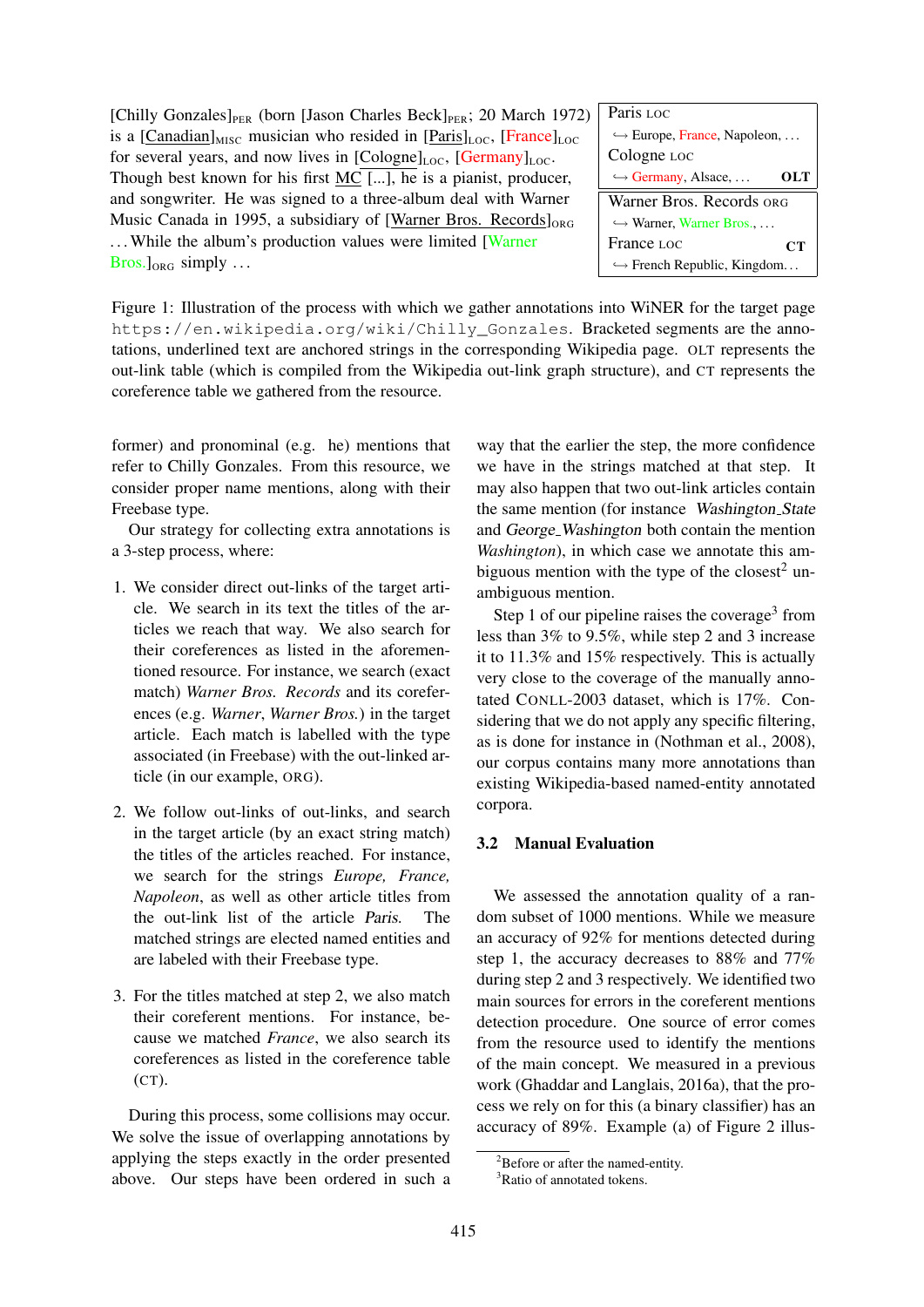trates such a mistake where the family name *Pope* is wrongly assumed coreferent to the brewery *Eldridge Pope*. We also found that our 3-step process and the disambiguation rule fails in 15% of the cases. Figure 2 illustrates an example where we erroneously recognize the mention *Toronto* (referring to the town) as a coreferent of the (non ambiguous mention) *Toronto FC*, simply because the latter is close to the former.

- a) *[Eldridge Pope]*<sub>ORG</sub> was a traditional brewery.....Sixteen years later the  $[Pope]_{ORG\star}$ brothers floated the business...
- b) Montreal Impact's biggest rival is *[Toronto FC]*ORG because Canada's two largest cities have rivalries in and out of sport. Montreal and *[Toronto]*<sub>ORG\*</sub> professional soccer teams have competed against each other for over 40 years.
- c) I didn't want to open up my  $[Robedex]_{ORG\star}$ and get everyone to sing for me.

Figure 2: Examples of errors in our annotation pipeline. Faulty annotations are marked with a star.

Table 1 shows the counts of token strings annotated with at least two types. For instance, there are 230k entities that are annotated in WiNER as PER and LOC. It is reassuring that different mentions with the same string are labelled differently. The cells on the diagonal indicate the number of mentions labelled with a given tag.

|             | <b>PER</b> | LOC  | ORG  | <b>MISC</b> |
|-------------|------------|------|------|-------------|
| <b>PER</b>  | 28M        | 230k | 80k  | 250k        |
| <b>LOC</b>  |            | 29M  | 120k | 190k        |
| ORG         |            |      | 13M  | 206k        |
| <b>MISC</b> |            |      |      | 36M         |

Table 1: Number of times a text string (mention) is labelled with (at least) two types in WiNER. The cells on the diagonal indicate the number of annotations.

We further examined a random subset of 100 strings that were annotated differently (in different contexts) and found that 89% of the time, the correct type was identified. For instance, in example Figure 2c) — a sentence of the Chilly Gonzales article — the mention *Rolodex* is labelled as ORG,

while the correct type is MISC. Our pipeline fails to disambiguate the company from its product.

# 4 Protocol

### 4.1 Data Sets

We used a number of datasets in our experiments. For CONLL, MUC and ONTO, that are often used to benchmark NER, we used the test sets distributed in official splits. For the other test sets, that are typically smaller, we used the full dataset as a test material.

- CONLL the CONLL-2003 NER Shared Task dataset (Tjong Kim Sang and De Meulder, 2003) is a well known collection of Reuters newswire articles that contains a large portion of sports news. It is annotated with four entity types (PER, LOC, ORG and MISC).
- MUC the MUC-6 (Chinchor and Sundheim, 2003) dataset consists of newswire articles from the Wall Street Journal annotated with PER, LOC, ORG, as well as a number of temporal and numerical entities that we excluded from our evaluation for the sake of homogeneity.
- ONTO the OntoNotes 5.0 dataset (Pradhan et al., 2012) includes texts from five different text genres: broadcast conversation (200k), broadcast news (200k), magazine (120k), newswire (625k), and web data (300k). This dataset is annotated with 18 fine grained NE categories. Following (Nothman, 2008), we applied the procedure for mapping annotations to the CONLL tag set. We used the CONLL 2012 (Pradhan et al., 2013) standard test set for evaluation.
- WGOLD WikiGold (Balasuriya et al., 2009) is a set of Wikipedia articles (40k tokens) manually annotated with CONLL-2003 NE classes. The articles were randomly selected from a 2008 English dump and cover a number of topics.
- WEB Ratinov and Roth (2009) annotated 20 web pages (8k tokens) on different topics with the CONLL-2003 tag set.
- TWEET Ritter et al. (2011) annotated 2400 tweets (comprising 34k tokens) with 10 named-entity classes, which we mapped to the CONLL-2003 NE classes.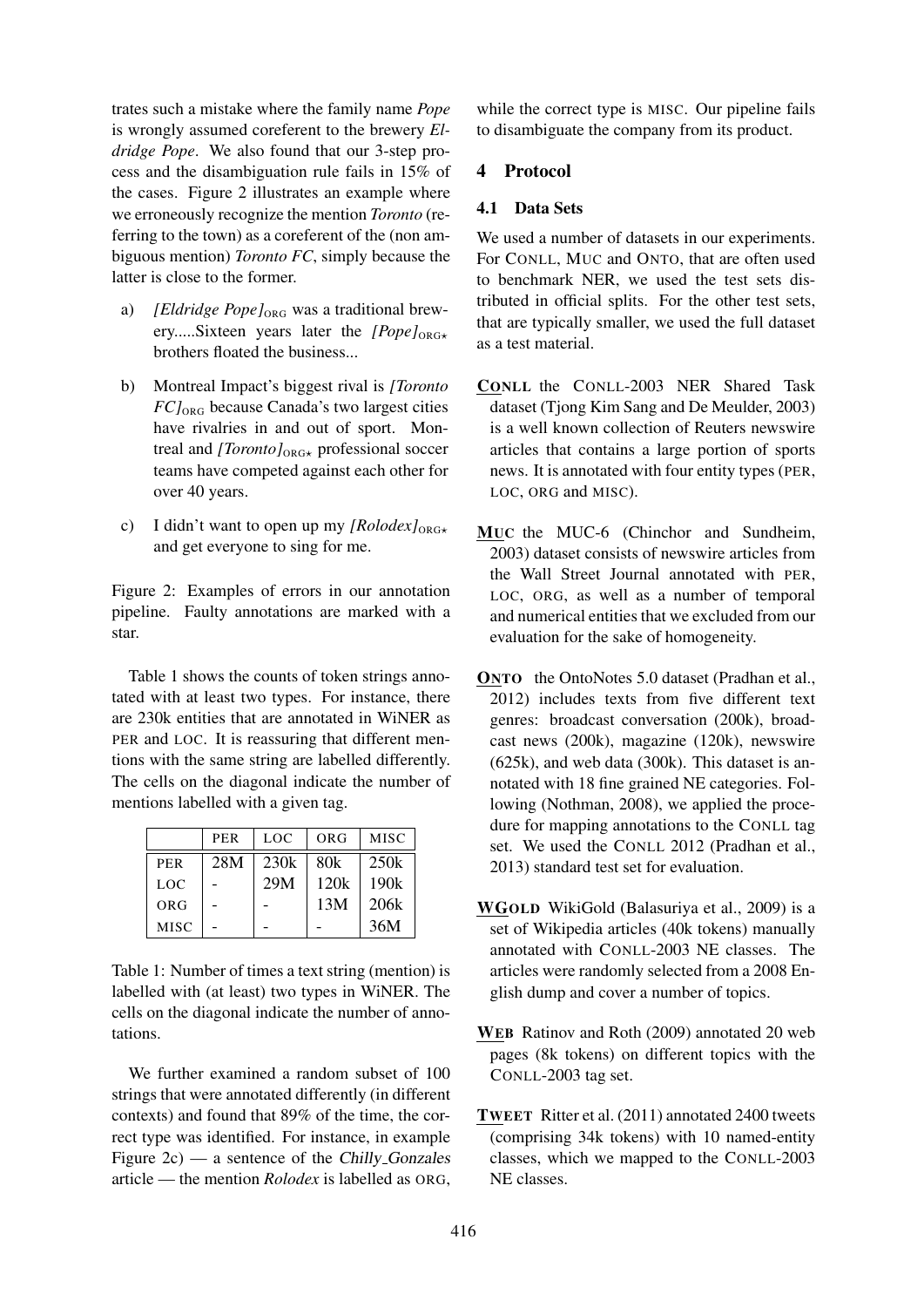#### 4.2 Metrics

Since we use many test sets in this work, we are confronted with a number of inconsistencies. One is the definition of the MISC class, which differs from a dataset to another, in addition to not being annotated in MUC. This led us to report token-level F1 score for 3 classes only (LOC, ORG and PER). We computed this metric with the conlleval script.<sup>4</sup>

We further report  $OD_{F1}$ , a score that measures how well a named-entity recognizer performs on out-domain material. We compute it by randomly sampling 500 sentences<sup>5</sup> for each out-domain test set, on which we measure the token-level F1. Sampling the same number of sentences per test set allows to weight each corpus equally. This process is repeated 10 times, and we report the average over those 10 folds. On average, the newly assembled test set contains 50k tokens and roughly 3.5k entity mentions. We excluded the CONLL-2003 test set from the computation since this corpus is in-domain<sup>6</sup> (see section 5.2).

#### 4.3 Reference systems

We chose two feature-based models: the StanfordNER (Finkel et al., 2005) CRF classifier, and the perceptron-based Illinois NE Tagger (Ratinov and Roth, 2009). Those systems have been shown to yield good performance overall. Both systems use handcrafted features; the latter includes gazetteer features as well.

We also deployed two neural network systems: the one of (Collobert et al., 2011), as implemented by Attardi (2015), and the LSTM-CRF system of Lample et al. (2016). Both systems capitalize on representations learnt from large quantities of unlabeled text<sup>7</sup>. We use the default configuration for each system.

# 5 Evaluation of WiNER

#### 5.1 Other Wikipedia-based corpora

We compare WiNER to existing Wikipedia-based annotated corpora. Nothman et al. (2008) released two versions of their corpus, WP2 and WP3, each containing 3.5 million tokens. Both

versions enrich the annotations deduced from anchored strings in Wikipedia by identifying coreferences among NE mentions. They differ by the rules used to conduct coreference resolution. We randomly generated 10 equally-sized subsets of WiNER (of 3.5 million tokens each). On each subset, we trained the Illinois NER tagger and compared the performances obtained on the CONLL test set by the resulting models, compared to those trained on WP2 and WP3. Phrase-level F1 score are reported in Table 2. We also report the results published in (Al-Rfou et al., 2015) with the Polyglot corpus, which is unfortunately not available.

|                 |      | with MISC          |      | w/o MISC     |
|-----------------|------|--------------------|------|--------------|
| WP <sub>2</sub> | 68.2 |                    | 72.8 |              |
| WP3             | 68.3 |                    | 72.9 |              |
| Polyglot        |      |                    | 71.3 |              |
| <b>WiNER</b>    |      | $71.2$ [70.3,71.6] | 74.5 | [73.4, 75.2] |

Table 2: Performance of the Illinois toolkit on CONLL, as a function of the Wikipedia-based training material used. The figures on the last line are averaged over the 10 subsets of WiNER we randomly sampled. Bracketed figures indicate the minimum and maximum values.

Using WiNER as a source of annotations systematically leads to better performance, which validates the approach we described in Section 3. Note that in order to generate WP2 and WP3, the authors applied filtering rules that are responsible for the loss of 60% of the annotations. Al-Rfou et al. (2015) also perform sentence selection. We have no such heuristics here, but we still observe a competitive performance. This is a satisfactory result considering that WiNER is much larger.

#### 5.2 Cross-domain evaluation

In this experiment, we conduct a cross-domain evaluation of the reference systems described in Section 4.3 on the six different test sets presented in Section 4.1. Following a common trend in the field, we evaluate the performance of those systems when they are trained on the CONLL material. We also consider systems trained on CONLL plus a subset of WiNER. We report results obtained with a subset of randomly chosen sentences summing up to 3 million tokens, as well as a variant where we use as much as possible of the training material available in WiNER. Larger datasets

<sup>4</sup>http://www.cnts.ua.ac.be/conll2000/ chunking/conlleval.txt

<sup>&</sup>lt;sup>5</sup>The smallest test set has 617 sentences.

<sup>&</sup>lt;sup>6</sup>Figures including this test set do not change drastically from what we observe hereafter.

<sup>7</sup>We use the pre-trained representations.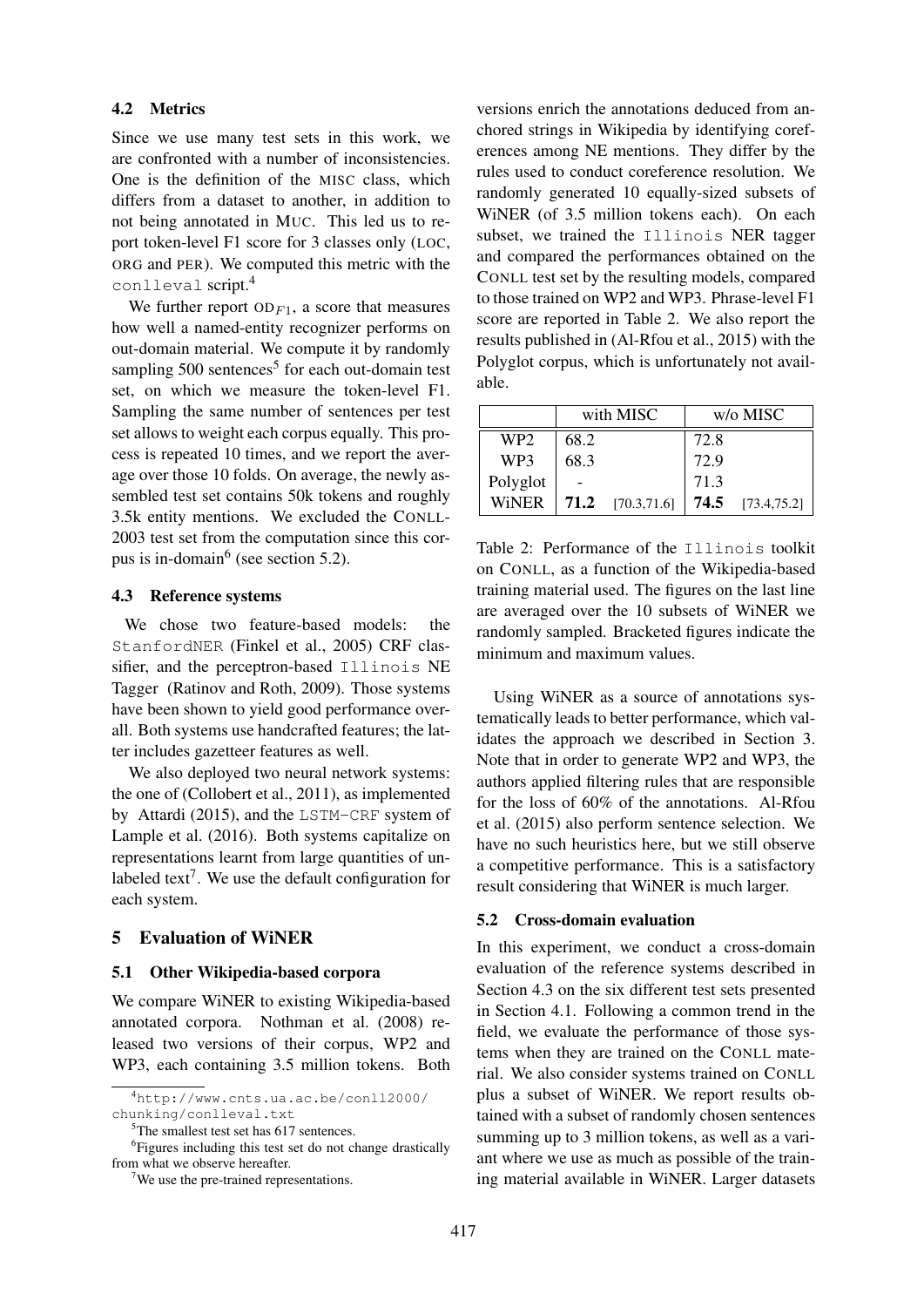|                 | <b>CONLL</b>  | <b>ONTO</b>   | MUC           | <b>TWEET</b>   | WEB           | <b>WGOLD</b>  | $OD_{F1}$     |
|-----------------|---------------|---------------|---------------|----------------|---------------|---------------|---------------|
| <b>CRF</b>      |               |               |               |                |               |               |               |
| <b>CONLL</b>    | 91.6          | 70.2          | 80.3          | 38.7           | 61.9          | 68.4          | 67.0          |
| $+WiNER(3M)$    |               |               |               |                |               |               |               |
| $+WiNER(1M)$    | $89.3(-2.4)$  | $71.8 (+1.7)$ | $78.6(-1.8)$  | $49.2 (+10.5)$ | $63.0 (+1.1)$ | $69.1 (+0.8)$ | $69.2(+2.2)$  |
| Illinois        |               |               |               |                |               |               |               |
| <b>CONLL</b>    | 92.6          | 71.9          | 84.1          | 44.9           | 57.0          | 71.4          | 68.3          |
| $+WiNER(3M)$    | $85.5(-6.9)$  | $71.4(-0.5)$  | $76.2(-7.9)$  | $51.1 (+6.2)$  | $65.5 (+8.5)$ | $71.8 (+0.4)$ | $69.5(+1.2)$  |
| $+WiNER(30M)$   | $82.0(-10.6)$ | $71.6(-0.3)$  | $75.6(-8.5)$  | $52.2 (+7.3)$  | $63.3 (+6.3)$ | $71.6 (+0.3)$ | $69.0(+0.7)$  |
| Senna           |               |               |               |                |               |               |               |
| <b>CONLL</b>    | 90.3          | 68.8          | 73.2          | 36.7           | 58.6          | 70.0          | 64.3          |
| $+WiNER(3M)$    | $86.6(-3.7)$  | $70.1 (+1.3)$ | $73.9 (+0.7)$ | $43.2 (+6.4)$  | $62.6 (+4.0)$ | $69.9(-0.1)$  | $67.0(+2.7)$  |
| $+WiNER(7M)$    | $86.8(-3.5)$  | $70.0 (+1.2)$ | $72.9(-0.4)$  | $44.8 (+8.1)$  | $61.5 (+2.9)$ | 69.3 $(-0.7)$ | $66.2(+1.9)$  |
| <b>LSTM-CRF</b> |               |               |               |                |               |               |               |
| <b>CONLL</b>    | 92.3          | 71.3          | 76.6          | 36.7           | 57.4          | 68.0          | 65.0          |
| $+WiNER(3M)$    | $91.5(-0.8)$  | $74.7 (+3.4)$ | $84.7 (+8.1)$ | $48.1 (+11.4)$ | $62.7 (+5.2)$ | $73.2 (+5.2)$ | $72.0 (+7.0)$ |
| $+WiNER(5M)$    | $91.1(-1.2)$  | $76.6 (+5.3)$ | $84.0 (+7.4)$ | $48.4 (+11.7)$ | $64.4 (+7.0)$ | $74.3 (+6.4)$ | $73.0 (+8.0)$ |

Table 3: Cross-domain evaluation of NER systems trained on different mixes of CONLL and WiNER. Figures are token-level F1 score on 3 classes, while figures in parentheses indicate absolute gains over the configuration using only the CONLL training material. Bold figures highlight column-wise best results.

were created by randomly appending material to smaller ones. Datasets were chosen once (no cross-validation, as that would have required too much time for some models). Moreover, for the comparison to be meaningful, each model was trained on the same 3M dataset. The results are reported in Table 3.

First, we observe the best overall performance with the LSTM-CRF system (73%  $OD_{F1}$ ), the second best system being a variant of the Illinois system (69.5%  $OD_{F1}$ ). We also observe that the former system is the one that benefits the most from WiNER (an absolute gain of  $8\%$  in  $OD_{F1}$ ). This may be attributed to the fact that this model can explore the context on both sides of a word with (at least in theory) no limit on the context size considered. Still, it is outperformed by the Illinois system on the WEB and the TWEET test sets. Arguably, those two test sets have a NE distribution which differs greatly from the training material.

Second, on the CONLL setting, our results are satisfyingly similar to those reported in (Ratinov and Roth, 2009) and (Lample et al., 2016). The former reports 91.06 phrasal-level F1 score on 4 classes, while our score is 90.8 .The latter reports an F1 score of 90.94 while we have 90.76. The best results reported far on the CONLL setting are those of (Chiu and Nichols, 2016) with a BiLSTM-CNN model, and a phrasal-level F1 score of 91.62 on 4 classes. So while the models we tested are slightly behind on CONLL, they definitely are competitive. For other tasks, the comparison with other studies is difficult since the performance is typically reported with the full tagset.

Third, the best performances are obtained by configurations that use WiNER, with the exception of CONLL. That this does not carry over to CONLL confirms the observations made by several authors (Finkel et al., 2005; Al-Rfou et al., 2015), who highlight the specificity of CONLL's annotation guidelines as well as the very nature of the annotated text, where sport teams are overrepresented. These teams add to the confusion because they are often referred to with a city name. We observe that, on CONLL, the LSTM-CRF model is the one that registers the lowest drop in performance. The drop is also modest for the CRF model. The WiNER's impact is particularly observable on TWEET (an absolute gain of 8.8 points) and WEB (a gain of 5.5), again two very different test sets. This suggests that WiNER helps models to generalize.

Last, we observe that systems differ in their ability to exploit large training sets. For the two feature-based models we tested, the bottleneck is memory. We did train models with less features, but with a significantly lower performance. With the CRF model, we could only digest a subset of WiNER of 1 million tokens, while Illinois could handle 30 times more. As far as neural network systems are concerned, the is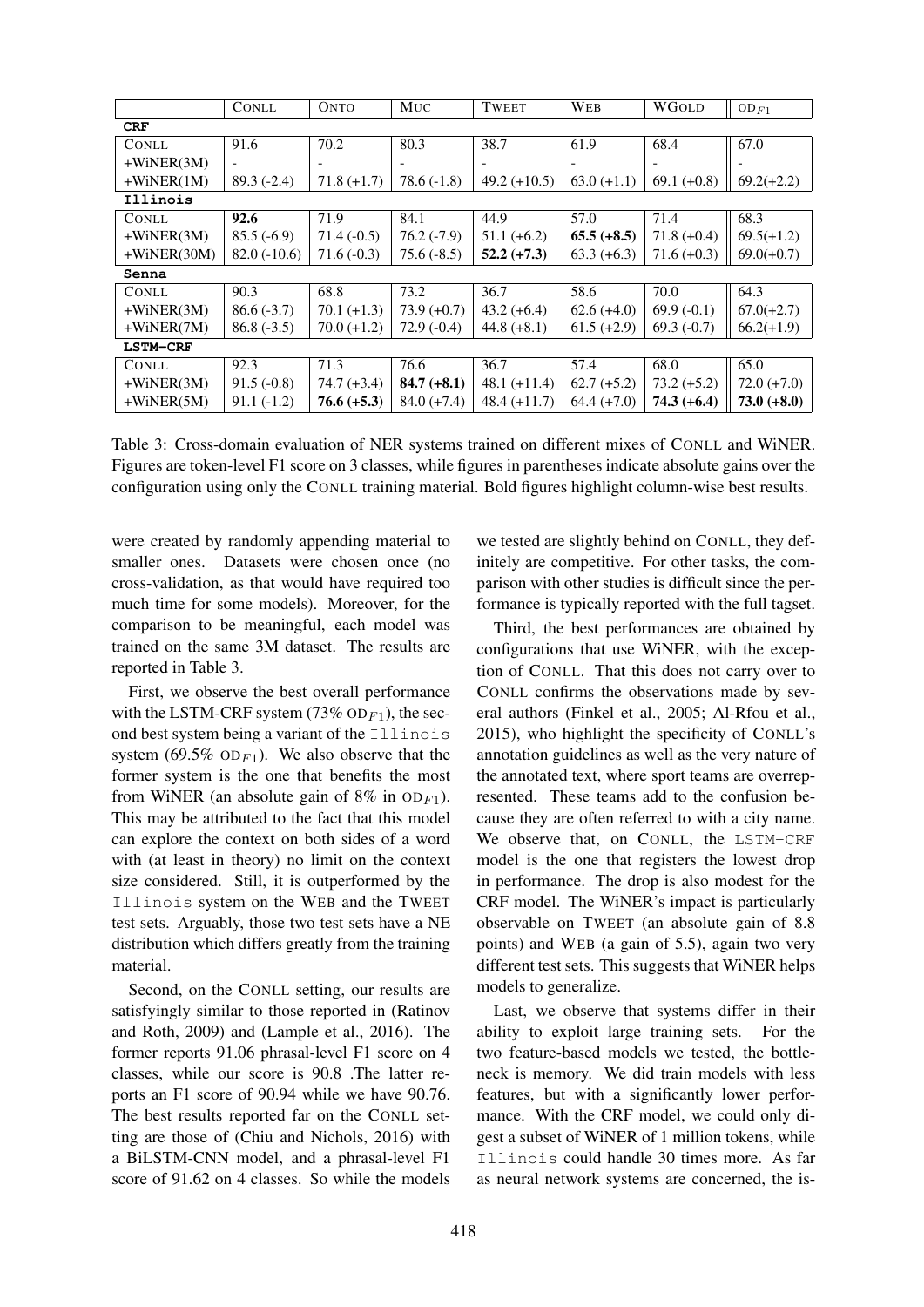sue is training time. On the computer we used for this work — a Linux cluster equipped with a GPU — training Senna and LSTM-CRF required over a month each for 7 and 5 millions WiNER tokens respectively. This prevents us from measuring the benefit of the complete WiNER resource.

# 6 Scaling up to WiNER

# 6.1 Our 2-stage approach

Because we were not able to employ the full WiNER corpus with the NER systems mentioned above, we resorted to a simple method to leverage all the annotations available in the corpus. It consists in decoupling the segmentation of NEs in a sentence — we leave this to a reference NER system — from their labelling, for which we train a local classifier based on contextual features computed from WiNER. Decoupling the two decision processes is not exactly satisfying, but allows us to scale very efficiently to the full size of WiNER, our main motivation here.

# 6.1.1 Contextual representations

Our classifier exploits a small number of features computed from two representations of WiNER. In one of them, each named-entity is bounded by a beginning and end token tags — both encoding its type — as illustrated on line MIX of Figure 3. In the second representation, the words of the namedentity are replaced with its type, as illustrated on line CONT. The former representation encodes information from both the context and the the words of the segment we wish to label while the second one only encodes the context of a segment.

- WINER  $[Gonzales]_{PER}$  will be featured on  $[Daff]$ Punk $\vert_{MISC}$ .
- MIX  $\langle$ B-PER $\rangle$  Gonzales  $\langle$ L-PER $\rangle$  will be featured on  $\langle$ B-MISC $\rangle$  Daft Punk  $\langle$ L-MISC $\rangle$
- CONT  $\langle$ PER $\rangle$  will be featured on  $\langle$ MISC $\rangle$ .

Figure 3: Two representations of WiNER's annotation used for feature extraction.

With each representation, we train a 6-gram backoff language model using kenLM (Heafield et al., 2013). For the MIX one, we also train word embeddings of dimension 50 using Glove (Pennington et al.,  $2014$ .<sup>8</sup> Thus, we have the embed-

dings of plain words, as well as those of token tags. The language and embedding models are used to provide features to our classifier.

# 6.1.2 Features

Given a sentence and its hypothesized segmentation into named-entities (as provided by another NER system), we compute with the Viterbi algorithm the sequence of token tags that leads to the smallest perplexity according to each language model. Given this sequence, we modify the tagging of each segment in turn, leading to a total of 4 perplexity values per segment and per language model. We normalize those perplexity values so as to interpret them as probabilities. Table 4 shows the probability given by both language models to the segment *Gonzales* of the sentence of our running example. We observe that both models agree that the segment should be labelled PER. We also generate features thanks to the embedding model. This time, however, this is done without considering the context: we represent a segment as the sum of the representation of its words. We then compute the cosine similarity between this segment representation and that of each of the 4 possible tag pairs (the sum of the representation of the begin and end tags); leading to 4 similarity scores per segment. Those similarities are reported on line EMB in Table 4.

|            |      | LOC MISC ORG                |              | PER  |
|------------|------|-----------------------------|--------------|------|
|            |      | CONT $\vert$ 0.11 0.35 0.06 |              | 0.48 |
| <b>MIX</b> |      | $0.26 \quad 0.19$           | 0.18         | 0.37 |
| <b>EMB</b> | 0.39 | 0.23                        | $0.258$ 0.46 |      |

Table 4: Features for the segment *Gonzales* in the sentence *Gonzales will be featured on Daft Punk*.

To these 4 scores provided by each model, we add 16 binary features that encode the rank of each token tag according to one model (does  $\langle$ tag $\rangle$  have rank  $\langle i \rangle$  ?). We also compute the score difference given by a model to any two possible tag pairs, leading to 6 more scores. Since we have 3 models, we end up with 78 features.

# 6.1.3 Training

We use scikit-learn (Pedregosa et al., 2011) to train a Random Forest classifier<sup>9</sup> on the 29k mentions of the CONLL training data. We

 $8$ We used a window size of 5 in this work.

 $9^9$ We tried other algorithms provided by the platform with less success.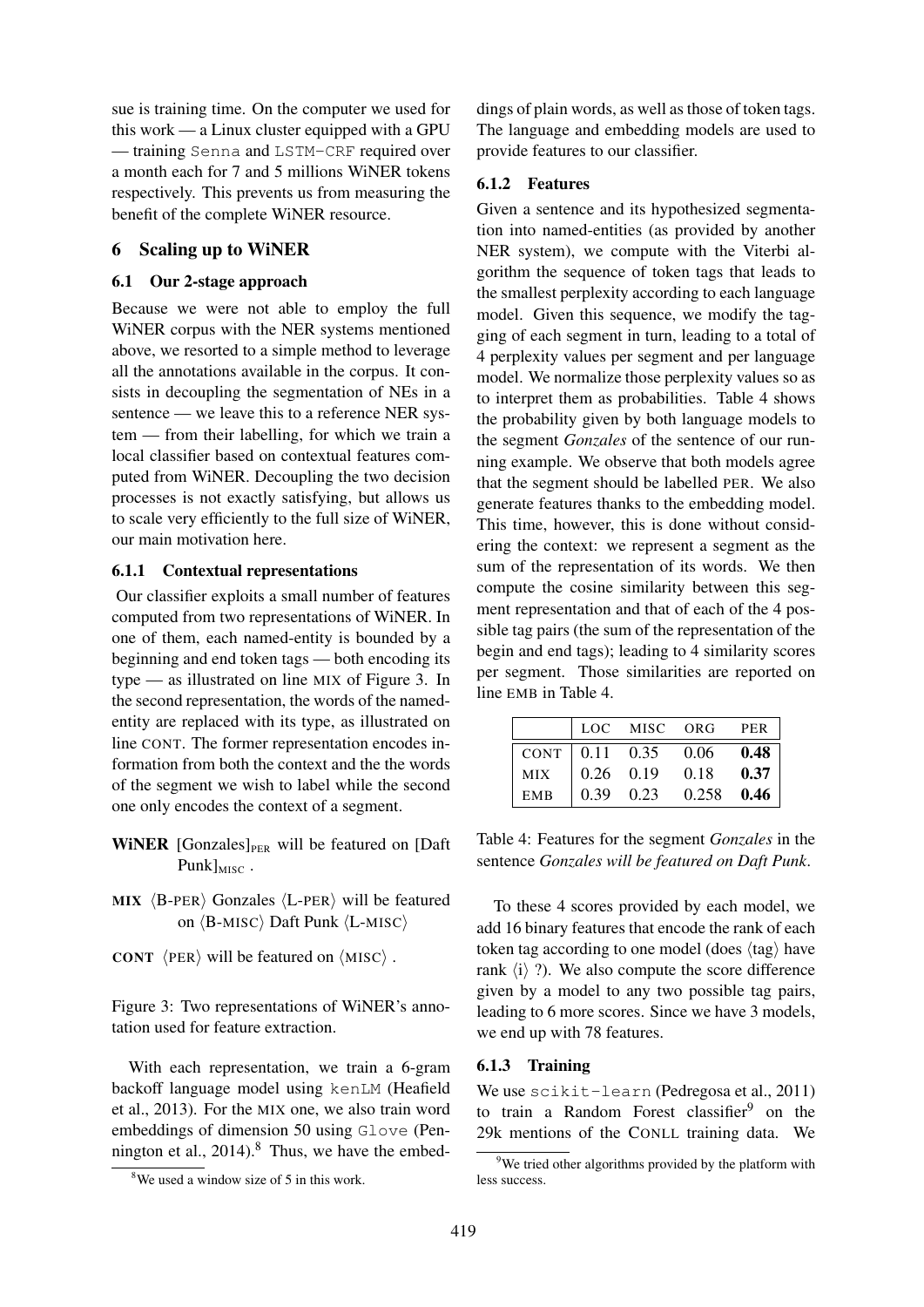adopted this training material to ensure a fair comparison with other systems that are typically trained on this dataset. Another possibility would be to split WiNER into two parts, one for computing features, and the other for training the classifier. We leave this investigation as future work. Because of the small feature set we have, training such a classifier is very fast.

### 6.2 Results

We measure the usefulness of the complete WiNER resource by varying the size of the training material of both language models and word embeddings, from 5M tokens (the maximum size the LSTM-CRF mode could process) to the full WiNER resource size.

|                                                                                   |  |  |                                                    | $ $ CO ON MU TW WE WG $ $ OD <sub>F1</sub> $ $ |
|-----------------------------------------------------------------------------------|--|--|----------------------------------------------------|------------------------------------------------|
|                                                                                   |  |  | $\overline{5M}$ 84.3 72.0 78.7 39.8 61.9 70.2 68.1 |                                                |
|                                                                                   |  |  |                                                    |                                                |
| 50M 86.8 75.6 82.3 44.9 64.7 73.8 71.7<br>500M 88.9 76.2 84.8 45.8 66.6 75.5 74.1 |  |  |                                                    |                                                |
|                                                                                   |  |  | All 90.5 76.9 85.9 46.6 65.3 77.0 74.7             |                                                |

Table 5: Influence of the portion of WiNER used in our 2-stage approach for the CONLL test set, using the segmentation produced by LSTM-CRF+WiNER(5M). These results have to be contrasted with the last line of Table 3.

To this end, we provide the performance of our 2-stage approach on CONLL, using the segmentation output by LSTM-CRF+WiNER(5M)  $^{10}$ . Results are reported in Table 5. As expected, we observe that computing features on the same WiNER(5M) dataset exploited by LSTM-CRF leads to a notable loss overall (OD<sub>F1</sub> of 68.1 versus 73.0), while still outperforming LSTM-CRF trained on CONLL only (OD<sub>F1</sub> of 65.0). More interestingly, we observe that for all test sets, using more of WiNER leads to better performance, even if a plateau effect emerges. Our approach does improve systematically across all test sets by considering 100 times more WiNER data than what LSTM-CRF can handle in our case. Using all of WiNER leads to an  $OD_{F1}$  score of 74.7, an increase of 1.7 absolute points over LSTM-CRF+WiNER(5M).

Table 6 reports the improvements in  $OD_{F1}$  of our 2-stage approach (RF), which uses all of

|                 | <b>Native</b> | RF            |
|-----------------|---------------|---------------|
| <b>CRF</b>      |               |               |
| CONLL           | 67.0          | $73.6 (+6.6)$ |
| $+WiNER(3M)$    |               |               |
| $+WiNER(1M)$    | 69.2          | $73.0 (+2.8)$ |
| Illinois        |               |               |
| CONLL           | 68.3          | $74.4 (+6.1)$ |
| $+WiNER(3M)$    | 69.5          | $74.2 (+4.7)$ |
| $+WiNER(30M)$   | 69.0          | $74.3 (+4.3)$ |
| Senna           |               |               |
| CONLL           | 64.3          | $70.1 (+5.8)$ |
| $+WiNER(3M)$    | 67.0          | $70.8 (+3.8)$ |
| $+WiNER(7M)$    | 66.2          | $72.0 (+5.8)$ |
| <b>LSTM-CRF</b> |               |               |
| <b>CONLL</b>    | 65.0          | 69.7 (+4.7)   |
| $+WiNER(3M)$    | 72.0          | $74.8 (+2.8)$ |
| $+WiNER(5M)$    | 73.0          | $74.7 (+1.7)$ |

Table 6:  $OD_{F1}$  score of native configurations, and of our two-stage approach (RF) which exploits the full WiNER corpus. Figures in parenthesis indicate absolute gains over the native configuration.

the WiNER material and the segmentation produced by several native systems. Applying our 2-stage approach systematically improves the performance of the native configuration. Gains are larger for native configurations that cannot exploit a large quantity of WiNER. We also observe that the 2-stage approach delivers roughly the same level of performance (OD<sub>F1</sub>  $\simeq$  74) when using the segmentation produced by the Illinois or the LSTM-CRF systems.

# 7 Error Analysis

Table 7 indicates the number of disagreements between the LSTM-CRF+WiNER(5M) system (columns) and the 2-stage approach (rows). The table also shows the percentage of times the latter system was correct. For instance, the bottom left cell indicates that, on 38 distinct occasions, the classifier changed the tag PER proposed by the native system to ORG and that is was right in 85% of these occasions. We exclude errors made by both systems, which explains the low counts observed (1.7% is the absolute difference between the two approaches).

We observe that in most cases the classifier makes the right decision when an entity tag is changed from PER to either LOC or ORG (86% and

<sup>&</sup>lt;sup>10</sup>The best configuration according to Table 3.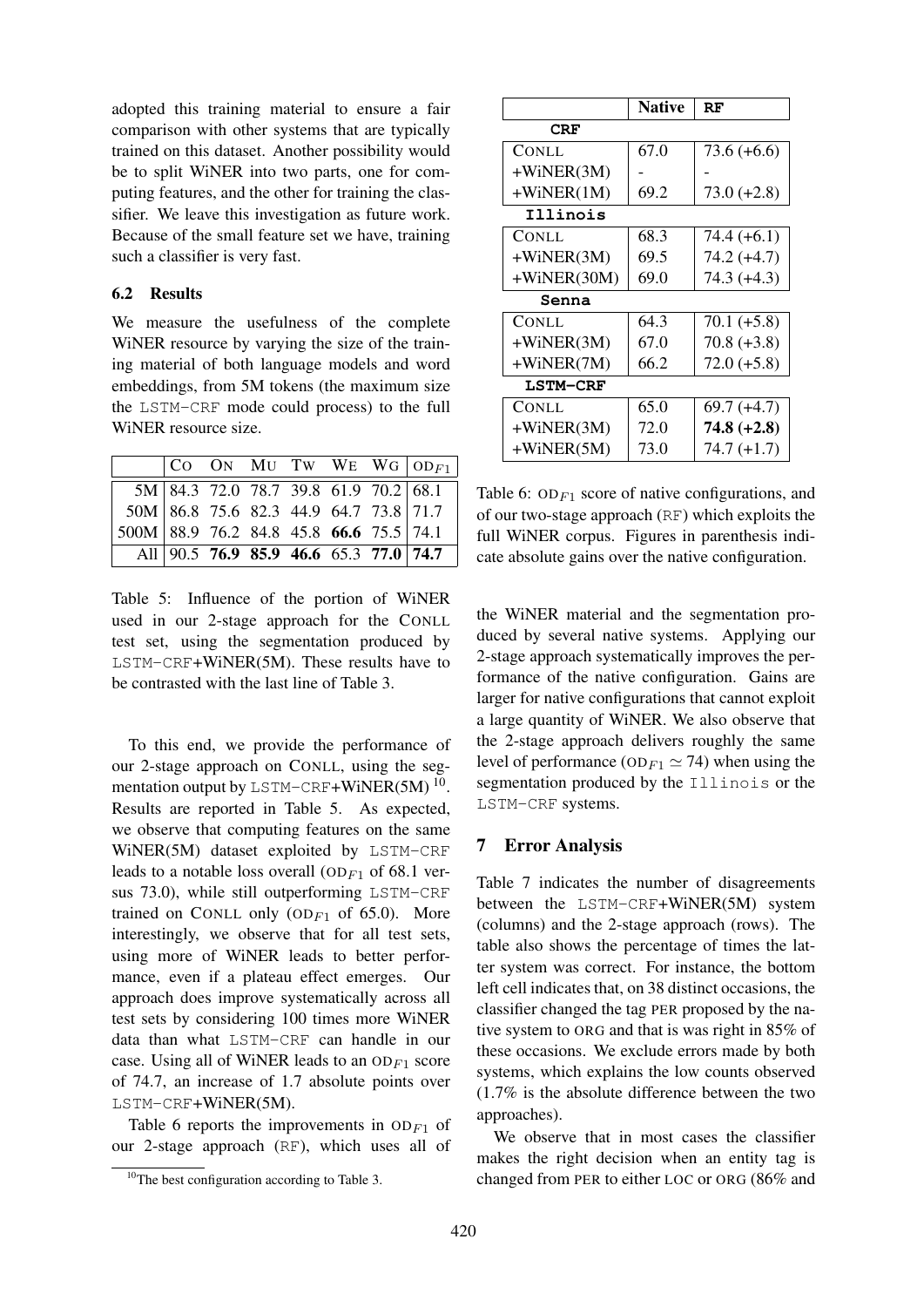|            | <b>PER</b> | LOC.        | ORG      |
|------------|------------|-------------|----------|
| <b>PER</b> |            | 50% [12]    | 25% [12] |
| LOC        | 86% [20]   |             | 21% [28] |
| ORG        | 85% [38]   | $81\%$ [19] |          |

Table 7: Percentage of correctness of the 2 stage system (rows) when tagging a named-entity differently than the LSTM-CRF+WiNER(5M) (columns). Bracketed figures indicate the average number of differences over the out-domain test sets.

85% respectively). Most often, re-classified entities are ambiguous ones. Our approach chooses correctly mostly by examining the context of the mention. For instance, the entity *Olin* in example (a) of Figure 4 is commonly known as a last name. It was correctly re-classified as ORG thanks to its surrounding context. Replacing *its* by *his* in the sentence makes the classifier tag the entity as PER. Similarly, the entity *Piedmont* in example (b) was re-classified as ORG, although it is mostly used as the region name (even in Wikipedia), thanks to the context-based CONT and MIX features that identify the entity as ORG (0.61 and 0.63 respectively).

- (a) ... would give [Olin] $_{PER\rightarrow ORG}$  access to its production processes ...
- (b) Wall Street traders said  $[Piedmont]_{LOC\rightarrow ORG}$ shares fell partly ...
- (c)  $\star$  ... performed as a tenor at New York City 's [Carnegie Hall]<sub>ORG→LOC</sub>.

Figure 4: Example of entities re-classified by our 2-stage approach.

Misclassification errors do occur, especially when the native system tagged an entity as ORG. In such cases, the classifier is often misled by a strong signal emerging from one family of features. For instance, in example (c) of Figure 4, both MIX —  $p(ORG) = 0.39$  vs.  $p(LOC) = 0.33$ — and EMB —  $p(ORG) = 0.39$  vs.  $p(LOC) =$ 0.38 — features are suggesting that the entity should be tagged as LOC, but the CONT signal  $p(\text{LOC}) = 0.63$  vs.  $p(\text{ORG}) = 0.1$  - strongly impacts the final decision. This was to be expected considering the simplicity of our classifier, and leaves room for further improvements.

### 8 Conclusion and Future Work

We revisited the task of using Wikipedia for generating annotated data suitable for training NER systems. We significantly extended the number of annotations of non anchored strings, thanks to coreference information and an analysis of the Wikipedia's link structure. We applied our approach to a dump of English Wikipedia from 2013, leading to WiNER, a corpus which surpasses other similar corpora, both in terms of quantity and of annotation quality. We evaluated the impact of our corpus on 4 reference NER systems with 6 different NER benchmarks. The LTSM-CRF system of (Lample et al., 2016) seems to be the one that benefits the most from WiNER overall. Still, shortage of memory or lengthy training times prevent us from measuring the full potential of our corpus. Thus, we proposed an entity-type classifier that exploits a set of features computed over an arbitrary large part of WiNER. Using this classifier for labelling the types of segments identified by a reference NER system yields a 2-stage process that further improves overall performance. WiNER and the classifier we trained are available at http://rali.iro.umontreal.ca/ rali/en/winer-wikipedia-for-ner. As future work, we want to study the usefulness

of WiNER on a fine-grained entity type task, possibly revisiting the simple classifier we resorted to in this work, and testing its benefits for other currently successful models.

### Acknowledgments

This work has been partly funded by the TRIBE Natural Sciences and Engineering Research Council of Canada CREATE program and Nuance Foundation. We are grateful to the reviewers for their helpful comments.

#### **References**

- Rami Al-Rfou, Vivek Kulkarni, Bryan Perozzi, and Steven Skiena. 2015. Polyglot-NER: Massive multilingual named entity recognition. In *Proceedings of the 2015 SIAM International Conference on Data Mining, Vancouver, British Columbia, Canada*. SIAM.
- Giuseppe Attardi. 2015. Deepnl: A Deep Learning NLP Pipeline. In *Proceedings of Workshop on Vector Space Modeling for NLP, NAACL-HLT*, pages 109–115.